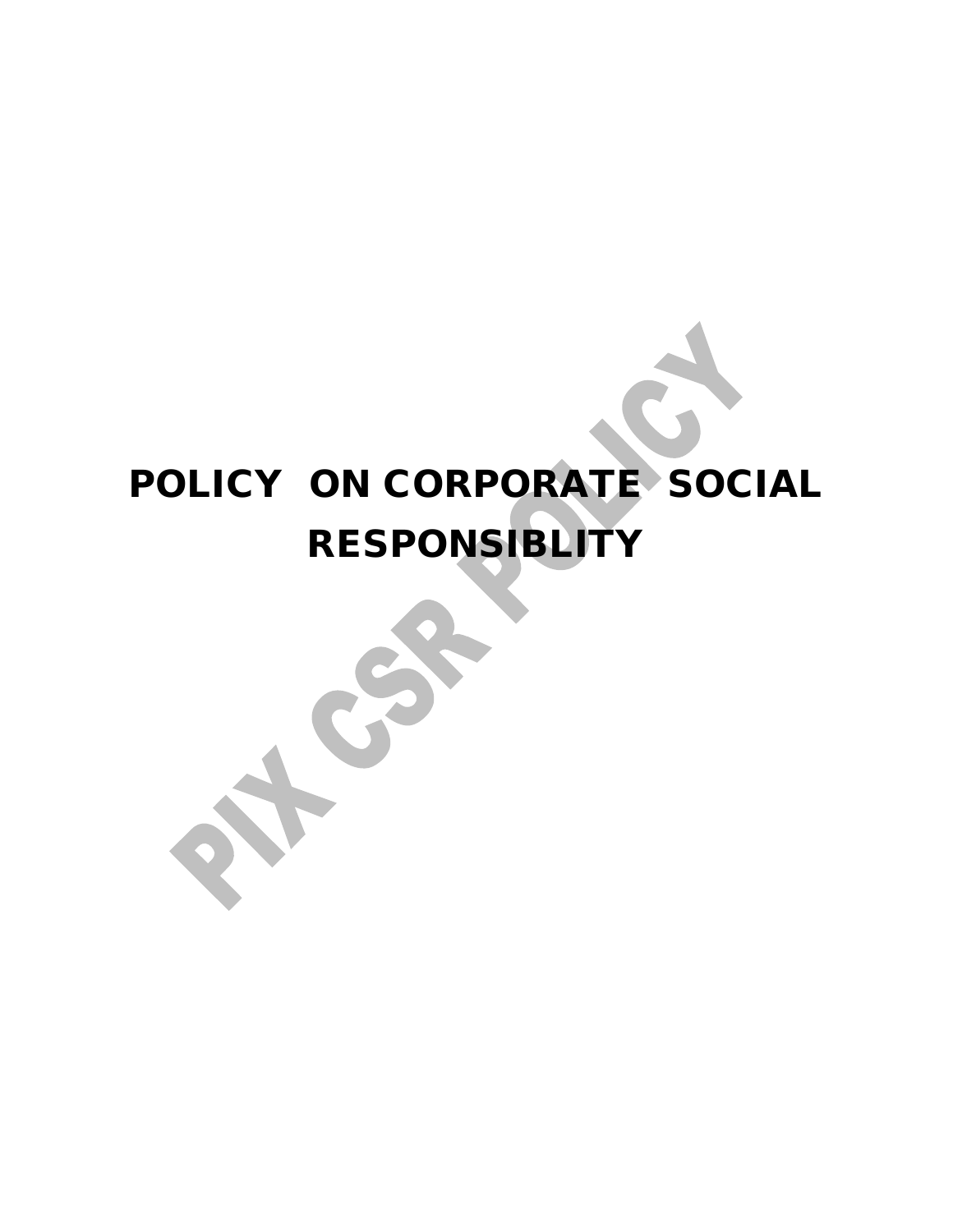#### **1. PREAMBLE**

At PIX we strive to be a good corporate citizen around the world, recognising our responsibility to work in partnership with the communities in which we operate.Pix has always believed in giving back to the society and recognized its role and responsibility as a corporate citizen. To further the Company's CSR philosophy, a formal policy on CSR is being formulated to align its practices with equirements of Companies Act, 2013 and rules made thereunder.

# **2. PURPOSE**

This policy has been instituted based on the Corporate Social Responsibility (CSR) philosophy of Pix Transmissions Limited and provisions of Section 135 of the Companies Act, 2013, read with Schedule VII of the Companies Act, 2013 and Companies (Corporate Social Responsibility Policy)Rules, 2013. The key purpose of this policy is to :

- Define what CSR means to us and the approach adopted to achieve the CSR goals.
- Define the kinds of CSR projects.
- Serve as a guiding document to help execute and monitor CSR projects.

# **3. CSR COMMITTEE**

The Corporate Social Responsibility functions of Pix Transmissions Limited will be co-ordinated and monitored by a CSR Committee constituted by the Board consisting of three or more Directors, out of which at least one Director shall be an Independent Director .

# **I. Meetings :**

The members of the Committee shall meet as and when required.

#### **II. Quorum:**

The presence of 2 members or 1/3rd of the total members of the Committee, whichever is higher shall constitute quorum.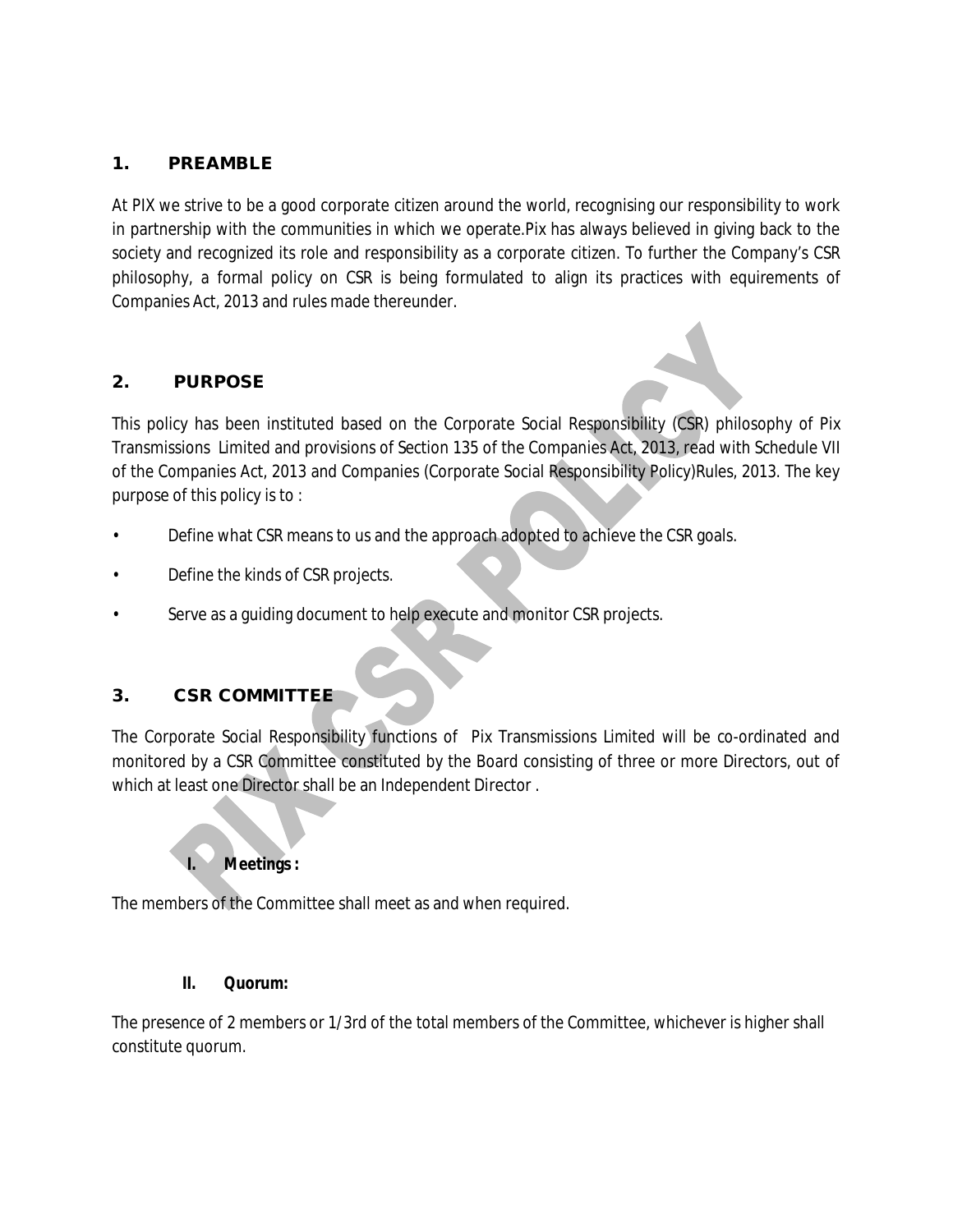#### **III. Secretary & Minutes :**

The Company Secretary shall be the Secretary to the CSR Committee. Minutes of the meetings shall be recorded and maintained by the Company Secretary and subsequently placed before the Board seeking approvals, as may be required.

# **4. ROLES AND RESPONSIBILITIES OF CSR COMMITTEE**

The Corporate Social Responsibility Committee shall :

- A. Formulate and recommend to the Board, a CSR Policy which shall indicate the activities to be undertaken by the Company as specified in Schedule VII of the Companies Act, 2013.
- B. Recommend the amount of expenditure to be incurred on the activities.
- C. Institute a transparent monitoring mechanism for implementation of the CSR Projects or programs or activities undertaken by the Company.
- D. Monitor the Corporate Social Responsibility Policy of the Company from time to time.

# **5. SCOPE**

Pix Transmissions Limited would endeavor to take up any of the following activities allowed under Schedule VII of the Companies Act, 2013 and as amended from time to time:

- i. Eradicating hunger, poverty and malnutrition, promoting preventive health care and sanitation including contribution to the Swach Bharat Kosh set-up by the Central Government for the promotion of sanitation and making available safe drinking water;
- ii. Promoting education, including special education and employment enhancing vocation skills especially among children, women, elderly, and the differently abled and livelihood enhancement projects;
- iii. Promoting gender equality, empowering women, setting up homes and hostels for women and orphans; setting up old age homes, day care centres and such other facilities for senior citizens and measures for reducing inequalities faced by socially and economically backward groups;
- iv. Ensuring environmental sustainability, ecological balance, protection of flora and fauna, animal welfare, agroforestry, conservation of natural resources and maintaining quality of soil, air and water including contribution to the Clean Ganga Fund set-up by the Central Government for rejuvenation of river Ganga;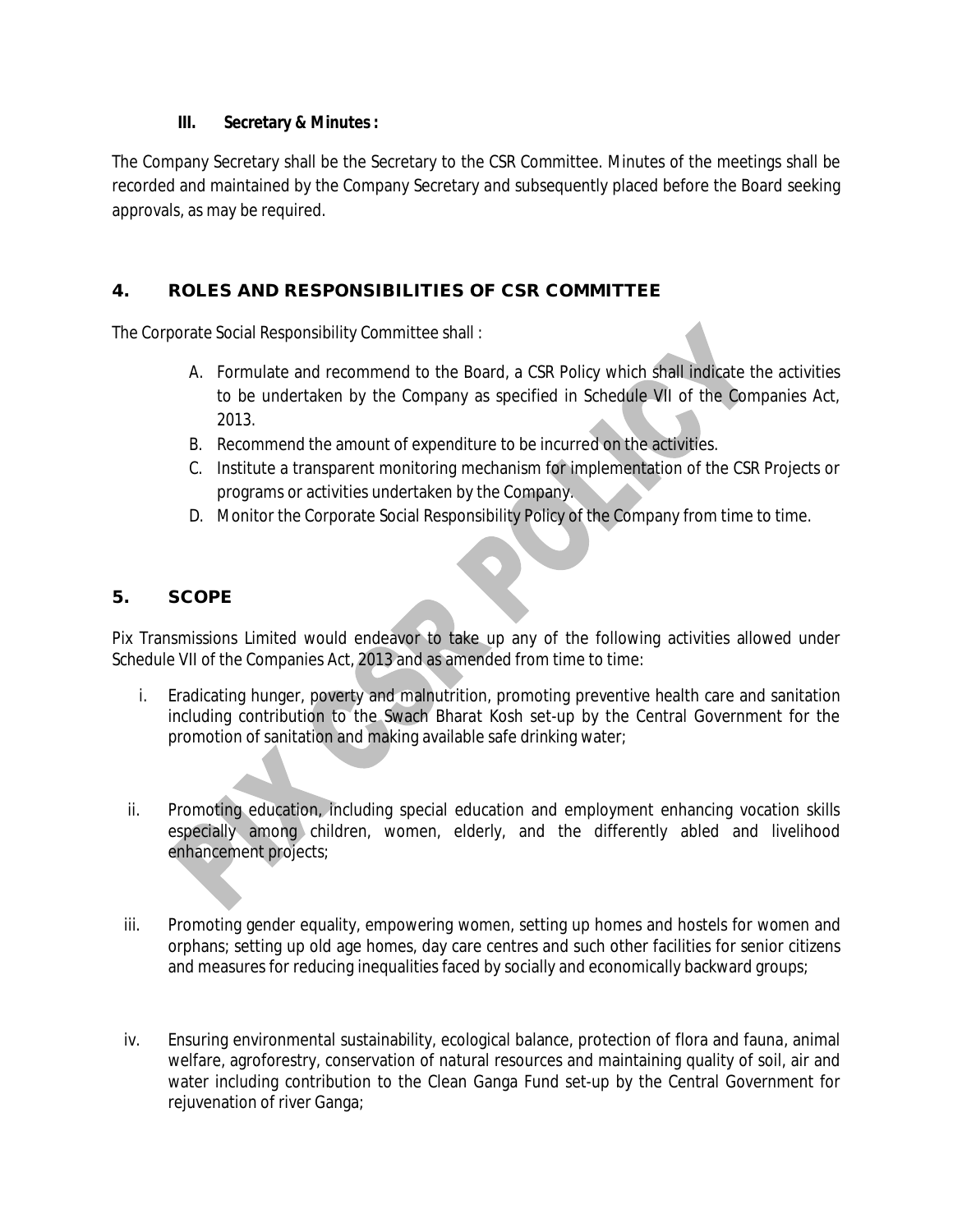- v. Protection of national heritage, art and culture including restoration of buildings and sites of historical importance and works of art; setting up public libraries; promotion and development of traditional arts and handicrafts;
- vi. Measures for the benefit of armed forces veterans, war widows and their dependents;
- vii. Training to promote rural sports, nationally recognized sports, paralympic sports and Olympic sports;
- viii. Contribution to the Prime Minister's National Relief Fund or any other fund set up by the Central Government for socio-economic development and relief and welfare of the Scheduled Castes, the Scheduled Tribes and other backward classes, minorities and women;
- ix. Contributions or funds provided to technology incubators located within academic institutions which are approved by the Central Government.
- x. Rural development projects.
- xi. Slum area development.

# **6. IMPLEMENTATION OF CSR**

The Company shall undertake CSR activities, directly through initiating various projects / schemes for the betterment of the society.

# **7. CSR EXPENDITURE**

- a. Each year, budget for CSR activities shall be as decided by the Board on the recommendation of CSR Committee for the activities/scope defined under Clause 5 above.
- b. The actual budget shall be such that the Company spends at least 2% of the average net profits of the Company made during the three immediately preceding financial years towards CSR activities.
- c. The actual budget shall be based on CSR programs planned and approved for that year.